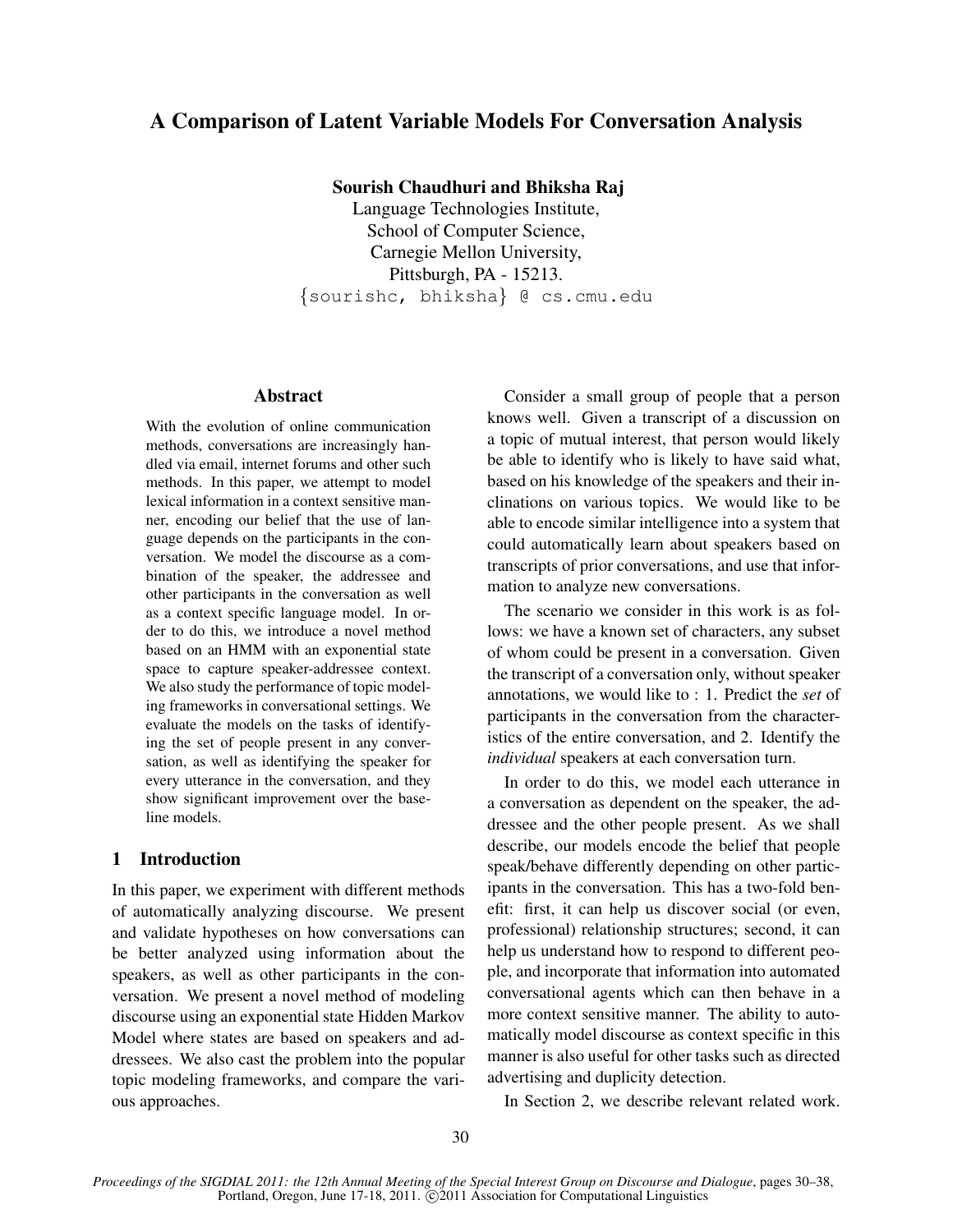Section 3 describes the dataset for our experiments, Section 4 describes the problem, our use of topic models, and the novel HMM based method, while Section 5 summarizes the results and we conclude in Section 6.

#### 2 Related Work

The task of automatically segmenting speech and then identifying speakers from audio (Reynolds and Torres-Carrasquillo, 2005) is referred to as diarization and has been well-studied (Tranter and Reynolds, 2006). More recently, approaches have been developed to fuse information from both the audio and video modalities (Noulas et al., 2011) to improve diarization systems when video information is available. In this paper, we attempt to understand just how much information is available in the text alone. Systems that can work with text only can be used to improve audio-based systems which can provide speech recognition output to a text-based system. They can also be used to work with closed caption streams, or on human-generated transcriptions of meeting recordings.

Research on identifying speakers from text or lexical information is limited in comparison to work with audio data. However, efforts have been made to use discourse level information to automatically identify speakers to calibrate idiolectal differences between speakers (Doddington, 2001). (Canseco et al., 2005, ) investigated the use of lexical features to automatically diarize (but not actually identify) transcripts to determine if a current speaker continued or a previous speaker spoke or the next speaker spoke. Lei and Mirghafori (2 007) attempted to incorporate idiolect based speaker information by using word conditioning of phone  $N$ -grams to recognize speakers in dialogs with 2 speakers.

In our work, the models we use to identify speakers are powerful enough to predict the addressee as well. In this context, we note that several attempts have been made recently to automatically identify addressees in dialog settings. These approaches have used information about the context and content of the utterance, using dialog acts and information about the speaker's gaze to aid classifier performance (Jovanovic et al., 2006). Den Akker and Traum (2009) proposed rule-based methods for addressee classification. Unlike in these works, we attempt to jointly model both the speaker and the addressee as one of our proposed approaches. This is similar to the approach employed by (Otsuka et al., 2005, ), who proposed a Dynamic Bayesian Network model to understand multiparty conversation structure using non-verbal cues only– eye gaze, facial expression, gesticulations and posture.

## 3 Data

The data for our experiments consists of fansourced transcripts of the episodes of the sitcom F.R.I.E.N.D.S. The structure of the data is as follows: we have a set of conversations as training data. Each conversation contains a sequence of turns, with each turn annotated with its speaker. We do not have any information about the addressee from the dataset. We do, however, have implicit information of the set of speakers within a conversation segment (we make the assumption here that if a character doesn't speak in a segment, he is not present). Annotator notes appear periodically to indicate that the scene changed or that new characters entered the scene or that some characters left the scene. We treat these annotator notes as conversation boundaries and the segment of turns between two such boundaries constitutes one conversation instance.

The set of characters used for our experiments is finite. The 6 primary characters in the sitcom (Chandler, Joey, Monica, Phoebe, Rachel and Ross) are retained. In addition to these 6 primary characters, there are a number of supporting characters who appear occasionally. We use *Other* to denote all other characters, as the amount of data for a number of the supporting characters is quite small and would not result in learning useful patterns regarding their behavior. As a result, we treat all of these characters as one character that can be thought of as a universal supporting character. Hence, we have a total of 7 possible characters. Any subset of these 7 characters could be part of a conversation. Below is an example of a pair of conversations from our dataset:

## [EVENT]

Paul: thank you! thank you so much! Monica: stop!

Paul: no, i'm telling you last night was like umm, all my birthdays, both graduations, plus the barn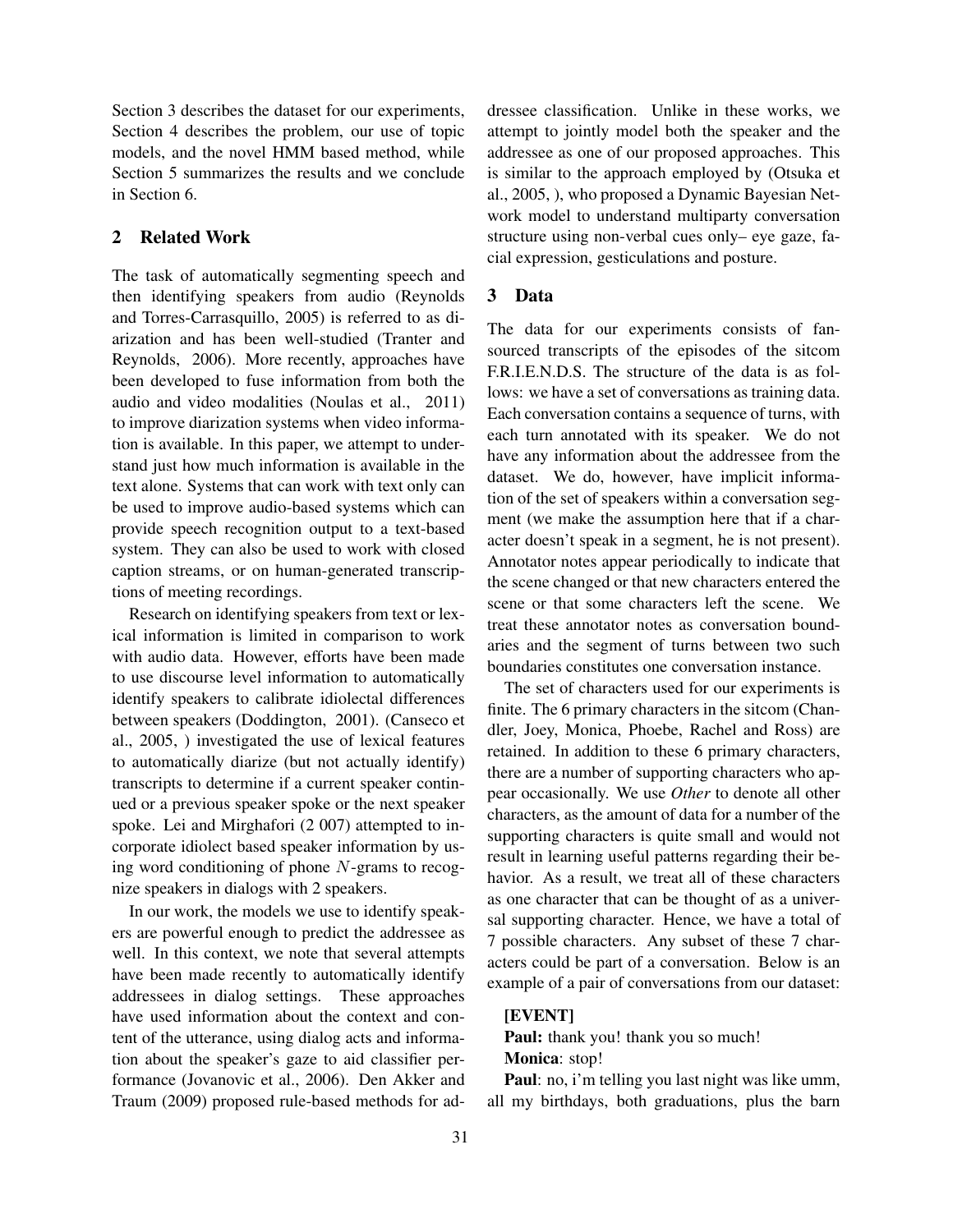raising scene in witness.

Monica: we'll talk later.

Paul: yeah. thank you.

### [EVENT]

Joey: that wasn't a real date?! what the hell do you do on a real date?

Monica: shut up, and put my table back.

All: okayyy!

#### [EVENT]

The *event* markers are tags inserted at preprocessing time, to denote transcriber annotations such as characters entering or leaving scenes. The sequence of turns between two *event* markers are treated as one conversation. Also, note the character Paul in the first conversation in the example above – when training the system, the content of Paul's utterances are used to train the model for *Other*, since Paul is not one of the primary characters that we track. At test time, the input looks similar to the above, except that the turns are not annotated by speaker.

The transcripts used in our experiments are segmented by speaker turns, so that consecutive turns are uttered by different speakers. The entire set of 230 episodes was split randomly into training, development and test splits. Sequential information for the individual conversations were not used. Each episode was further divided into conversations based on the scene boundaries denoted by the transcribers. For training, overall, we used 195 episodes from F.R.I.E.N.D.S, with a total of 9,171 conversations and a total 52,516 turns. The average length in number of turns for each conversation was 5.73. The test set consisted of a total of 20 episodes with 855 conversations and 4,981 turns. The average length of a conversation in the test set was 5.83. The remaining 15 episodes were used as development data to tune hyperparameters – this set consisted of 529 conversations and 2,984 turns in total. The distribution of the number of utterances by speakers across the training, test and development set are shown in Figure 1. As one can observe, the distribution is not particularly skewed for any of the speakers across the splits of the dataset.



Figure 1: Distribution of #utterances for each speaker in the dataset.

#### 4 Conversation Models

Previous work in analyzing participants in a conversation have used meeting data, with a fixed number of participants. In our task, the total number of possible participants is finite, but we do not have information on how many of them are present at any particular instant. Thus, our model first attempts to detect the participants in a segment of conversation, and then attempts to attribute speaker turns to individuals.

Our model for discourse structure is based on two premises. First, we believe that what a person says will depend on who he or she is speaking to. Intuitively, consider a person trying to make the same point to his boss and (at a different time and place) to his friend. It is likely that he will be more formal with his boss than his friend. Second, if the speaker addresses someone specifically in a group of people, knowing who he addressed would likely help us predict better who would speak next. We assume that the first hypothesis above also holds for groups of people in conversations, where the topics and their distribution in discussions (and words that affect the tone of the discussion) depend on the participants.

As described earlier, we evaluate our models on two tasks. First, we would like to identify the set of characters present in any conversation. Given segments of conversation, we attempt to understand the distribution of topics for specific subsets of characters present in that segment. To do this, we cast this problem into a topic modeling framework – we experiment with the Author-Topic model (Rosen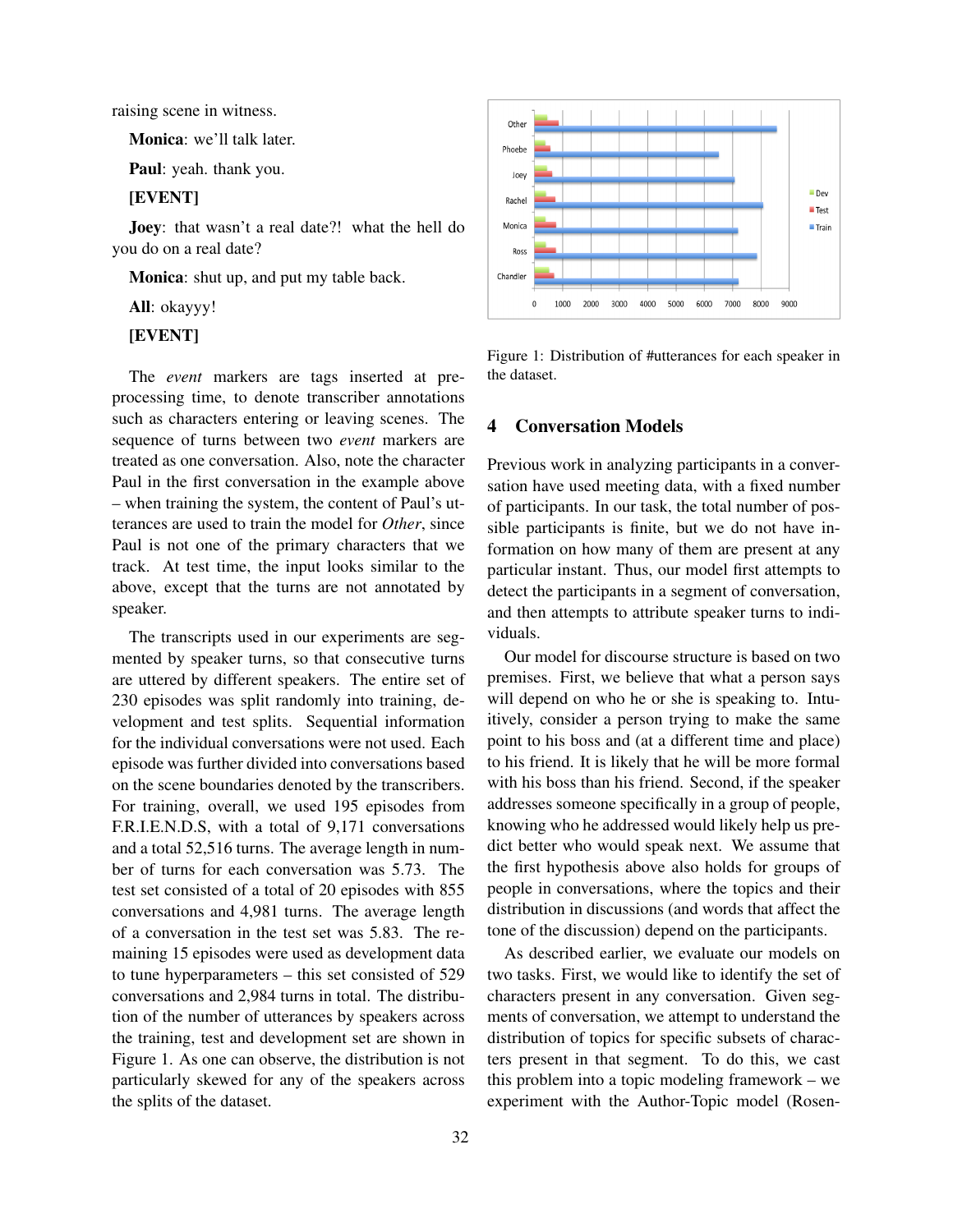Zvi et al., 2004), described in Section 4.1, for this task. We use the Author Topic Model to link the cooccurrence information of characters with the words in the conversation.

Second, we attempt to attribute speakers to utterances, described in Section 4.2. We introduce a novel approach using an HMM with an exponential state space to model speakers and addressees, described in Section 4.2.1. We also use the Author Topic Model and the Author-Recipient Topic Model (McCallum et al., 2007), described in Section 4.2.2 for this task. The key difference between the HMMbased model and the topic model based approaches is that the former explicitly takes sequence information into account.

# 4.1 Identifying Character Subset Presence

The premise behind attempting to model subsets of characters is that the nature of the conversation depends on the group of people participating. For instance, it seems intuitively likely that the content of a conversation between two friends would be different if they were the only ones present than it would be if their families were also present. To extend this hypothesis to a general scenario, the content of each speaker's turn depends not only on the speaker, but also on the person being spoken to as well as the other people present. To model this, we require a model that captures the distribution of the text for entire conversation, for each possible subset of characters. In this section, we describe the training of a generic model for conversations, and use it to produce features for a discriminative classifier.

Let there be  $N$  characters who could participate in a conversation. We assume a general scenario, where any subset of these characters may be present. Thus, there are  $2^N - 1$  character subsets that are possible. We can model this as a multi-class classification problem (we will refer to this as *subset modeling*, henceforth).

The generative model for this task is as follows: Each conversation segment is associated with a set of utterances, and a set of characters. For each such set of characters, we associate a distribution over topics. For each word that is present in the segment, we select a topic from the subset-specific topic distribution, and then we select the word from that topic. Figure 2 shows the graphical model for this in plate notation.



Figure 2: Graphical representation of the subset model in plate notation

In the plate notation, the observed variables are shaded and the latent variables are unshaded. Plates encapsulate a set of variables which are repeatedly sampled a fixed number of times, and the number at the bottom right indicates this fixed number.

 $S_c$  represents a subset of the characters who were present in the conversation segment. We have C such conversations, and each conversation contains  $N_c$  words.  $z$  represents the latent topic variable, and  $\theta$  represents the multinomial topic distribution for each subset of characters (there are  $2^N$  such subsets). The multinomial distribution of topics has a prior distribution characterized by  $\alpha$ . Similarly, every topic (there are a set of  $T$  topics) has a multinomial distribution  $\phi$  over the words in the vocabulary, and  $\phi$  has a prior distribution characterized by  $\beta$ .

For every conversation in the training corpus, the set of characters present is known. The content of the conversation is treated as a bag of words. From the topic distribution for the subset of characters present, we sample a topic. Based on the word distributions for this topic, we sample a word. This process is repeated  $N_c$  times corresponding to the number of words in the conversation. The entire process of generating a conversation is repeated C times, corresponding to the number of conversations in the training corpus.

Depending on the value of  $N$ , the number of pos-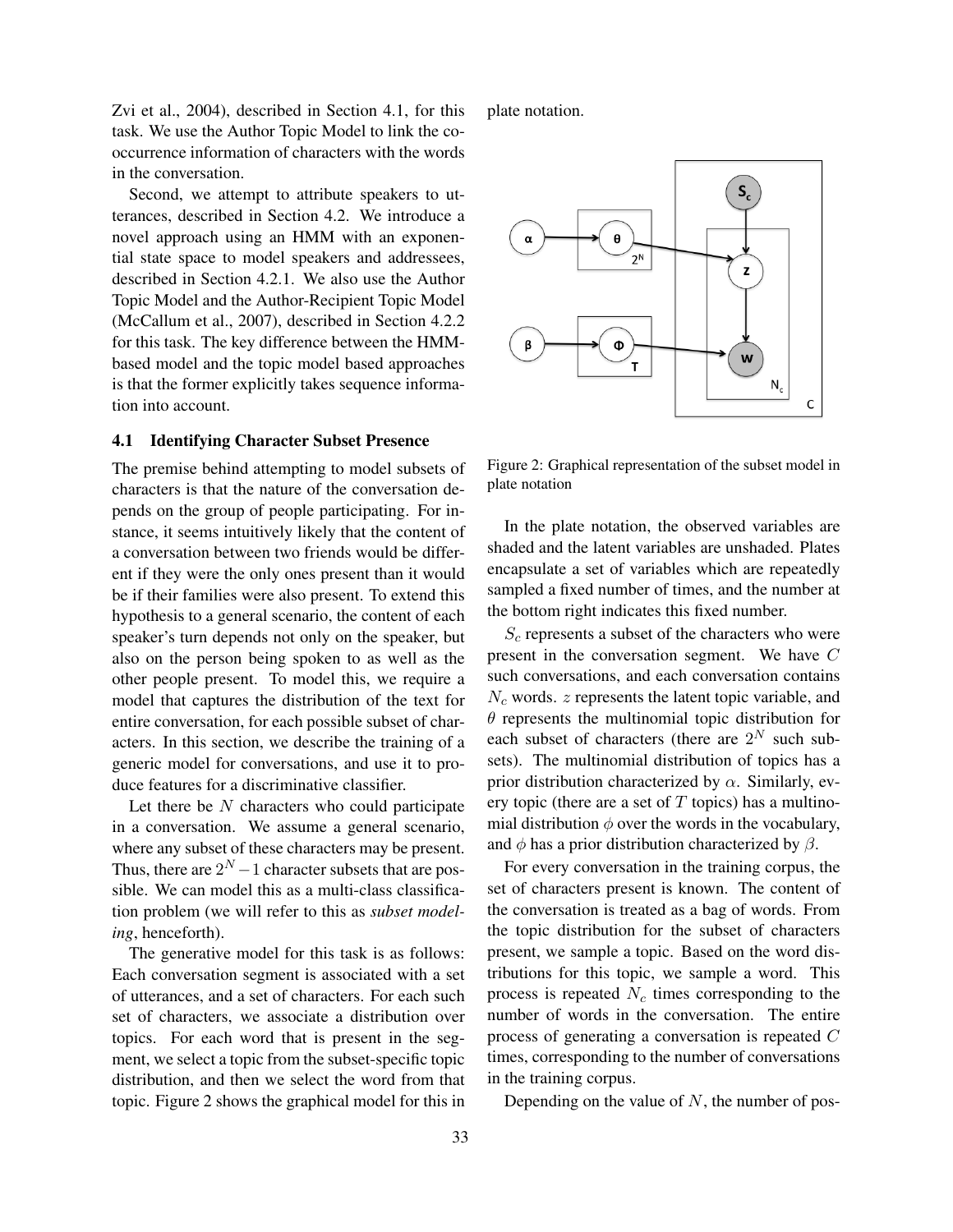sible classes may be very high. Training a large number of models may lead to a data scarcity, especially given the high dimensionality of language data. We therefore slightly modify the model, so that instead of topic distributions for each possible subset, we have a topic distribution for each character, and the distribution of topics in the conversation is a mixture of the topic distributions for each character. This leads us to a graphical model that has been well-studied in the past – the Author-Topic model (ATM, henceforth) and is shown in Figure 3.



Figure 3: Graphical representation of the simplified subset model in plate notation

Thus, given the set of characters present, we sample one of them  $(x)$  from a uniform distribution. Then we generate a topic by sampling from the distribution of topics for that speaker. The rest of the process remains the same.We use this model to help us predict which subset of characters was present in a given conversation.

We learn speaker-specific topic distributions using the ATM. In order to predict characters present in a test conversation, we train binary SVM (Shawe-Taylor and Cristianini, 2000) classifiers for each speaker in the following manner: we compute the distribution of the speaker-specific topics in each conversation, and use these as the features of the data point. If the speaker was present in the conversation, the data point corresponding to the conversation has a class label of +1, else -1. A linear SVM classifier is trained over the data. At test time,

we compute the distribution of the speaker's topics in the conversation, and use the SVM to predict if the speaker was present or not.

## 4.2 Identifying Speakers From Utterances

In this section, we describe our approach to identifying speakers from the text of the utterance. The ATM (as described above) treats all the participants in the conversation as being potential contributors to each turn. However, we can also use the ATM to predict speakers directly. In this case, we will use each turn as analogous to a document. Each such *document* has only one *author* and the author topic model can be used to learn models for each author. The plate notation for this would look very similar to the one in Figure 2, except that instead of a subset of characters being observed, only one would be observed, and the number of possible topic distributions would be equal to the number of characters.

The ATM for this task does not take any context information into account. In the following subsection, we introduce a novel HMM based approach that seeks to leverage information from the sequence of turns.

#### 4.2.1 Exponential State Hidden Markov Model

In this model, we assign a state to each speakeraddressee combination possible. If our data consists of  $N$  characters, only one of the  $N$  characters will be speaking at any given point. He/She may be speaking to any combination of the remaining  $N - 1$  characters. Thus, the number of states in this model is  $N \times 2^{(N-1)}$ . Note that the addressee is not observed directly from the data.

The sequence of turns in a conversation is modeled by a Hidden Markov Model (Rabiner, 1989). At each time instant, the speaker corresponding to the state speaks a turn, which is the observed emission, before transitioning to another state at the next time instant. The state at the next time instant is constrained to have a different speaker.

The model is trained using the standard Baum-Welch training. The emission probabilities are captured by a trigram language model, trained using the SRILM toolkit (Stolcke, 2002). The parameters of the model are initialized as follows: for emission probabilities, we take all the utterances by a speaker and distributing them uniformly among the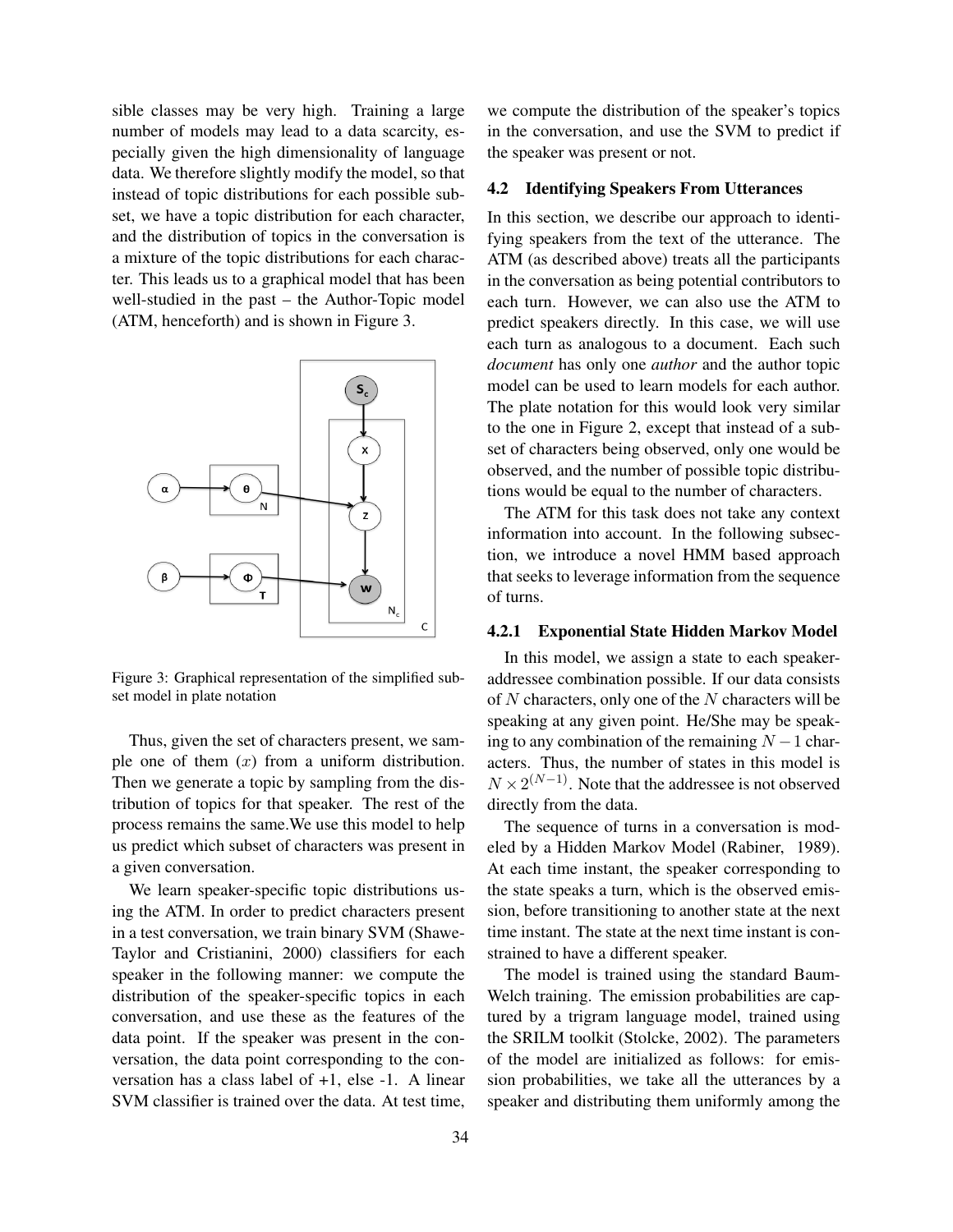states that have that speaker, since we do not have direct information about the addressees. For transition probabilities, we initialize with a bias instead of uniformly. Given a conversation, for a state with speaker  $A$  and set of addressees  $(R, say - Note)$ that  $R$  may have multiple characters), we give equal probabilities of transitioning to all states that have one of the characters in  $R$  as the speaker. Now, we pick the set of speakers (call it  $M$ ) that uttered the next three turns (essentially, we look ahead in the data stream to see who the next 3 speakers are while training). We add a bias to every state with  $A$  as the speaker, and every possible combination of the speakers in  $M$ , to encode the hypothesis that the addressee would be likely to speak pretty soon, if not directly after.

The large state space in this model makes computation extremely expensive. However, an examination of the posterior probabilities show that a number of states are rarely, or never, entered. We prune away such states after every 5 iterations in the following manner – we use the current parameters of the model after each iteration to identify the speakers of each turn on the development set. Decoding of a sequence of turns at test time is done using the Viterbi algorithm. However, instead of using the best path only, we keep track of the top 10 best paths. Thus, after an iteration of training, we test on the development data, and obtain 10 possible sequences of speakers for each conversation. Over 5 iterations, we have the 50 best paths for each conversation. We then compute the average number of states entered in all the decoded paths obtained. If the average number of times a state was entered is  $\mu$ , then any state that was entered less than  $k \times \mu$  times ( $k = 0.02$ , for our experiments), according to the posterior probabilities was pruned out. In order to set the value of  $k$ , the development set was split into 2 halves, with one half being used to compute the average number of times a state is entered across the 10 best decodes for data in that half. For different values of  $k$ , accuracy of speaker identification on the 1-best decode was computed on the other half of the development set, for values of  $k$  from 0.005 to 0.1.

The optimal state sequence at test time also contains information about the addressee. For the tasks we evaluate, this information is not directly used. However, in other applications, such as those involving automated agents, this information could be valuable in triggering the agent.

## 4.2.2 Author-Recipient Topic Model

The Author Recipient Topic Model (McCallum et al., 2007) (ARTM, henceforth) was used for discovering topics and roles in social networks. It is built over the Author-Topic Model discussed previously, with the exception that messages are conditioned on the sender as well as the receivers. The graphical model in plate notation is shown in Figure 4.



Figure 4: Graphical representation of the Author-Recipient Topic model in plate notation

Here, we model each turn as having a set of  $N_t$ words. Each turn has one speaker S, and a set of addressees  $A_t$ . The generative model works as follows: For each word in a turn, sample an addressee a from the set of addressees. Topic distributions are now conditioned over speaker-addressee pairs, instead of only the speaker as we saw in the ATM. A topic is now sampled from the speaker-addressee specific topic distribution. A word is now sampled from this topic using the topic specific word distributions. The parameters  $\alpha$ ,  $\beta$ , and z have the same meaning as in the ATM described earlier.

Note that the set of addressees in our setting is not explicitly observed. We know the participants in the conversation at training time, and we know the speaker, but we do not know who was addressed. Since we do not have information to make a better choice of addressee, we model the entire set of par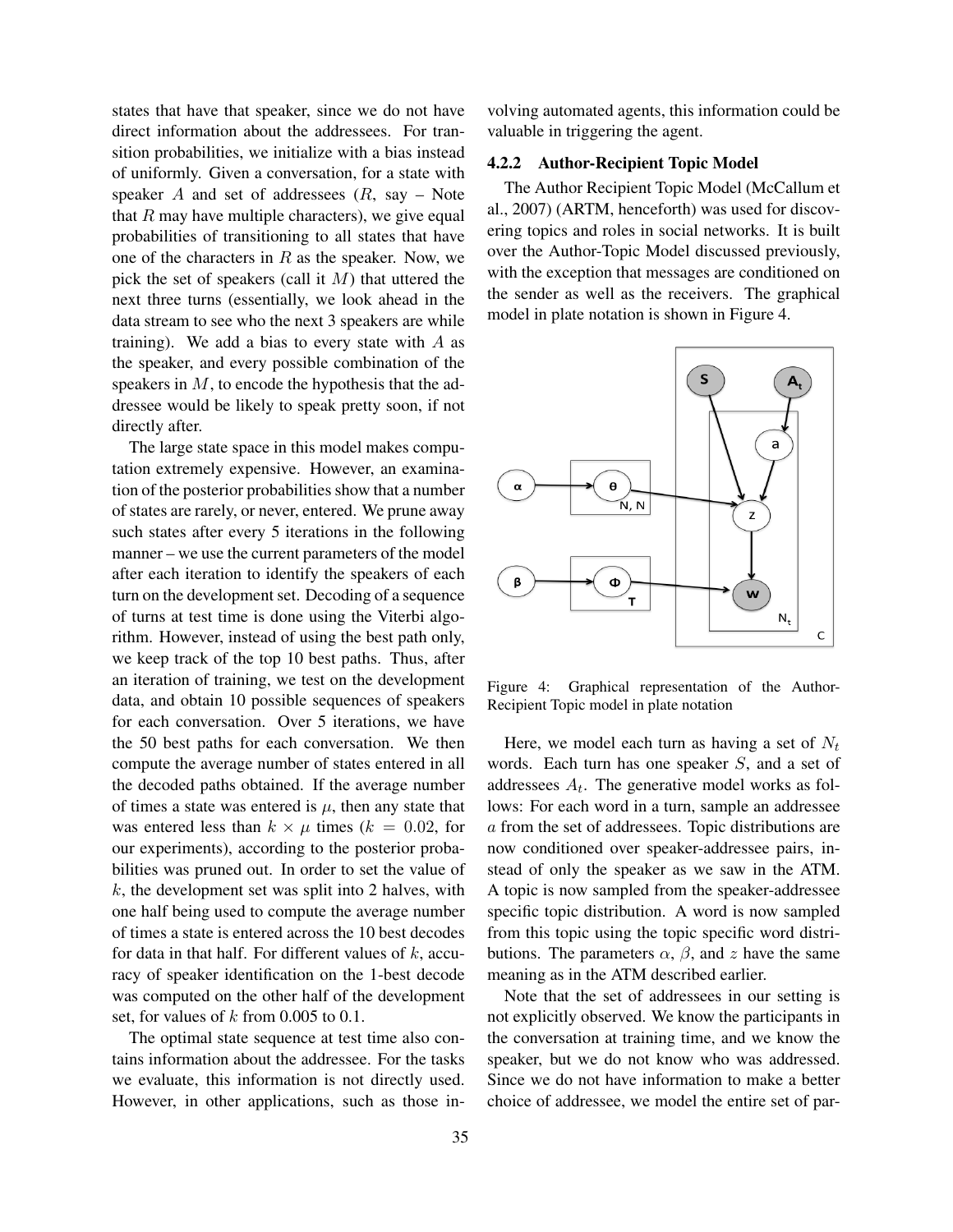ticipants without the speaker as the set of addressees, in this model.

For the task of identifying the speaker who uttered the turn, we employ an approach, similar to the one used for ATM. We train speaker-addressee-specific models. The feature set for this task includes features not only from the turn itself, but also from the context. Thus, we have the distribution of the topics in the turn for *every* speaker-addressee pair with the right speaker, the speakers of the previous two turns, and the distribution of topics of the speaker of the current turn over the previous two turns. (Thus, while the model does not explicitly model sequence, as an HMM does, it utilizes context information in its feature space.) Using these features, we train a linear SVM to predict whether or not the speaker uttered the turn. In this case, we could potentially have multiple speakers (or none of them) predicted to have uttered the same turn. In that case, we choose the speaker with the maximum distance from the margin.

#### 4.3 Baseline Models

In this section, we set up simple baseline models to evaluate our performance against. We describe how we set up a random baseline, a Naive Bayes baseline and an HMM baseline model.

#### 4.3.1 Random Baseline

For the task of identifying the set of characters present in a conversation, the random baseline would work as follows: it knows that the number of characters present in any conversation lies between 1 and  $N$  ( $N = 7$ , in this case). (Note that monologues, with only 1 person being present, are possible. Typically, in our data, they happen at the beginning or end of scenes.) Thus, it randomly decides if each of these characters are present or not in any given conversation.

Suppose that the total number of characters are *n* and *r* of them are actually present in the conversation. Let us say the random guess system predicts *t* of the characters to be present. If we use the uniform distribution for picking t, then  $P(t) = \frac{1}{7}$ ,  $\forall t \in$  $[1, 2, \ldots, 7]$ , in this case. For any given t, the probability that we get  $k$  correct is given by:

$$
P(k|t) = \frac{\binom{r}{k} \times \binom{n-r}{t-k}}{\binom{n}{t}}
$$
(1)

To compute the probability of getting  $k$  right, we marginalize out the number of characters guessed to be present, t:

$$
P(k) = \sum_{t} P(k, t) = \sum_{t} P(k|t).P(t) \quad (2)
$$

Now we can compute the probability of getting  $k$ correct by randomly guessing, for all  $k$  from 0 to  $r$ . Using these, we can compute the expected number of correct guesses, which turns out to be  $0.571.r$  for an average recall would be 57.1%.

For the task of identifying the characters, every turn could have been uttered by one of the  $n$  characters ( $n = 7$ , for our case). Thus, the average accuracy at identifying turns would be  $\frac{1}{7}$  or 14.29%.

#### 4.3.2 Naive Bayes Classifier

For the task of predicting the subset of speakers, we set up a Naive Bayes using words as features. We build up a term-document matrix, with each conversation treated as a document. For each character, we train a binary classifier using the training data- conversations where the character was present were marked as a positive instance for that character, and ones where he was not present were marked as negative instances. We experimented both with using priors based on the empirical distribution in the training data and with using uniform prior (i.e.  $P(character) = 0.5)$ . Given a test conversation, we use individual classifiers for each of the characters to determine whether he/she was present or not.

For the task of identifying speakers, given an utterance, the Naive Bayes classifier is set up as follows: Again, we create term-document matrices for each of the speakers, where a document is a turn uttered by the speaker. Turns uttered by that speaker are positive instances and those uttered by someone else are negative instances. For each speaker, we compute the Naive Bayes probability ratio (odds) of him uttering the turn and not uttering the turn, in order to decide. If multiple speakers are classified as having uttered the turn, or no speaker is classified as having uttered the turn, the speaker with the best odds of having uttered the turn is selected.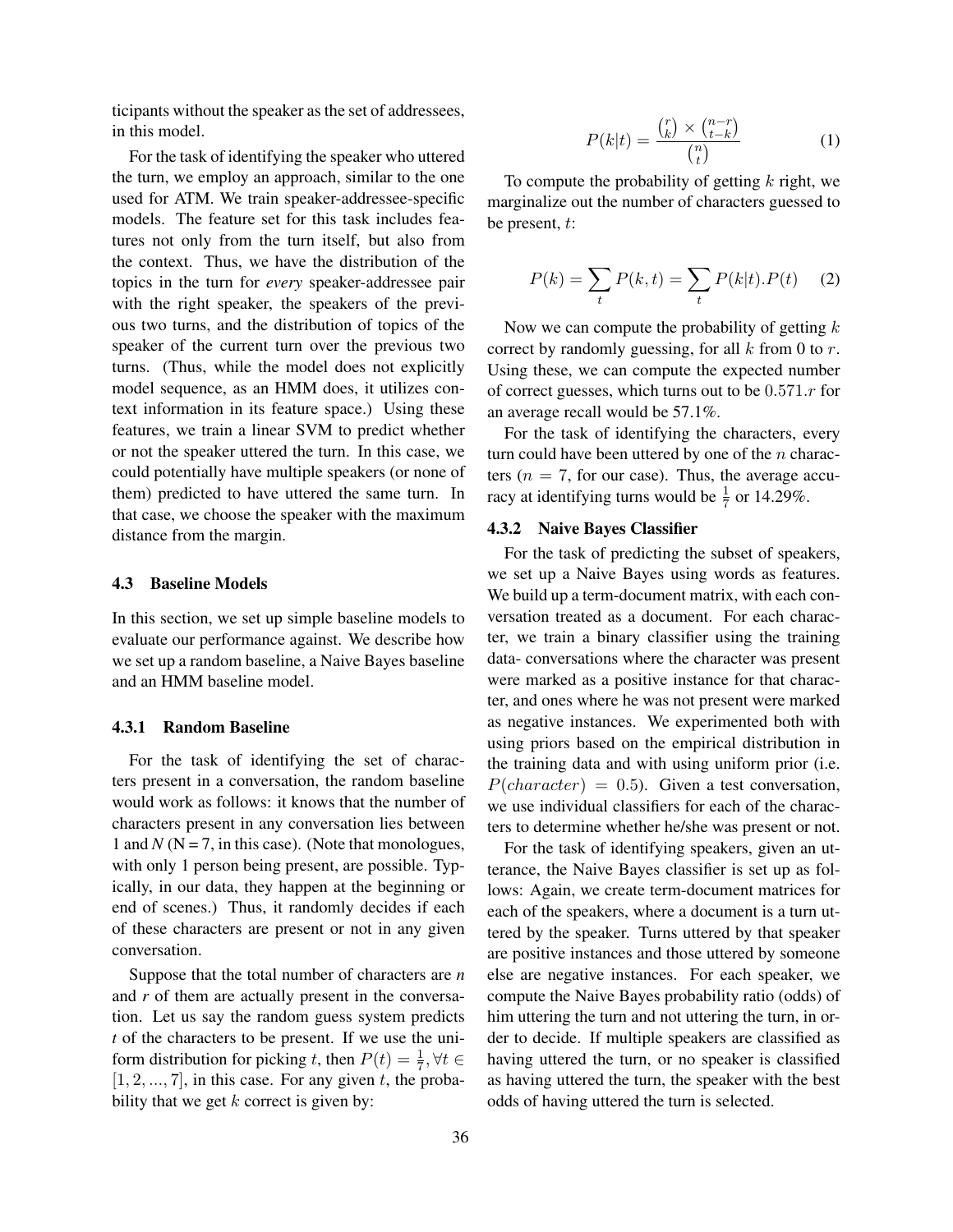| <b>System</b>      | <b>Precision</b> | <b>Recall</b> |
|--------------------|------------------|---------------|
| Author Topic Model | 63.22%           | 74.71%        |
| NB                 | 52.33%           | 44.19%        |
| NB-prior           | 68.31%           | 36.25%        |
| Random Baseline    | 28.05%           | 57.1%         |

Table 1: Results for predicting subset of characters present

#### 4.3.3 Single Speaker HMM

This model is only used to attribute speakers to turns. Section 4.2.1 described an HMM model that captures speaker-addressee information. In the single- speaker HMM, we have a state for each speaker. Emission probabilities are given by a trigram language model that is trained on the speaker's utterances in the training data. The transition probabilities are initialized as per the empirical transitions between speakers in the data. This model does not capture any kind of addressee information.

## 5 Results

In this section, we present results of our experiments with the models we described earlier, on the two tasks, identifying the set of speakers in any given conversation and identifying individual speakers who uttered each turn in a conversation.

For the task of identifying the set of speakers in any given conversation, we evaluate performance using precision and recall, which are defined as follows: If the conversation actually contained  $r$  characters, the system predicted that it contained  $t$  characters, and got  $k$  right, then:

$$
Precision = \frac{k}{t}; Recall = \frac{k}{r}
$$
 (3)

The results are summarized in Table 1. In the table, NB-prior indicates that the prior for the binary classifier was determined based on the number of conversations each character appeared in, while NB indicates that the prior was uniform (i.e., for each character,  $P(present) = P(absent) = 0.5$ ). We find that the results obtained using the author-topic model are significantly better than each of the other three models.

On average, the number of speakers in each conversation in the test data was 2.44 (the correspond-

| <b>System</b>      | Accuracy |
|--------------------|----------|
| <b>ESHMM</b>       | 27.13%   |
| Speaker-LM HMM     | 25.04%   |
| <b>ARTM</b>        | 23.64%   |
| Author Topic Model | $26.2\%$ |
| NB                 | 23.41%   |
| NB-prior           | 21.39%   |
| Random Baseline    | 14.29%   |

Table 2: Results for predicting speakers of utterances

ing number in the training data appears to be somewhat higher at 2.65). Our attempts to restrict the set of characters in a real setting plays a significant role here as we shall discuss later.

The Naive Bayes classifier with empirical priors on average predicted that there were 1.3 characters present per conversation, while the version with uniform priors predicted 2.2 characters to be present per conversation on average. The author-topic model, on average, over-estimated the number of characters at 2.86 characters per conversation.

For the task of predicting the speaker, given an utterance, we have two kinds of Hidden Markov Models, the Exponential State HMM (ESHMM) and and HMM with emission probabilities based on individual speaker language models (Speaker LM HMM). We also have the topic model based systems- the ARTM and the ATM. Finally, we have the baseline models- the Naive Bayes with empirical priors and with uniform priors, and the random baseline. Table 2 summarizes their performance. In this case, we only report accuracy. Since each turn has only one speaker, we can constrain each of the models to produce one speaker, in order to calculate the accuracy.

The HMM and topic based models all incorporate sequence information in some form. In the case of the HMM based models, state transitions are conditioned on the previous speaker. In the case of the topic model based systems, the feature vectors contain context, although the task is modeled as a discriminative classification task. The ESHMM model worked the best on this dataset. With the exception of the ATM and the speaker LM HMM ( $p < 0.10$ ), the improvements obtained by using the ESHMM over all other models were statistically significant  $(p < 0.05)$ . Surprisingly, the single speaker LM